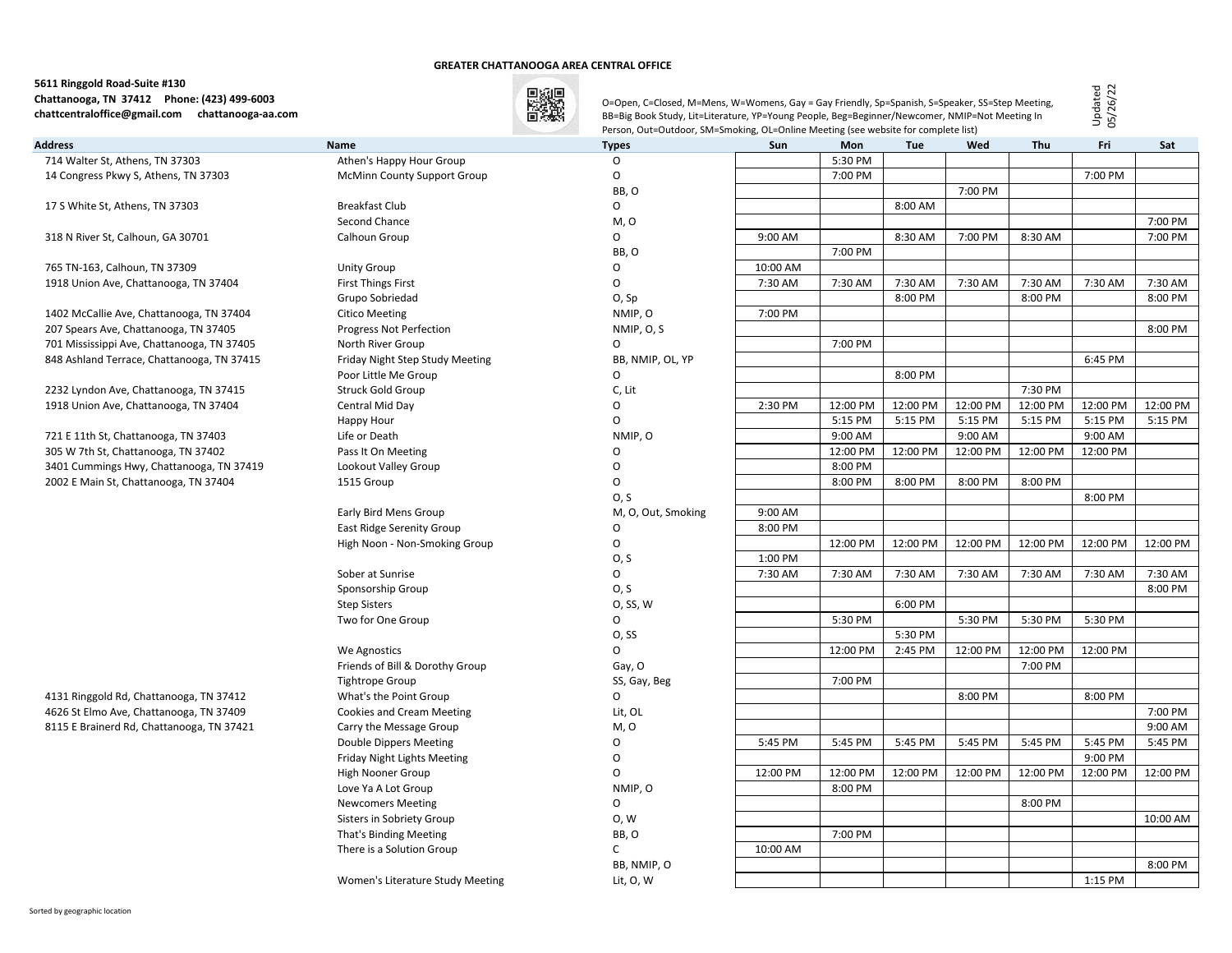#### **GREATER CHATTANOOGA AREA CENTRAL OFFICE**

# **5611 Ringgold Road-Suite #130 Chattanooga, TN 37412 Phone: (423) 499-6003 chattcentraloffice@gmail.com chattanooga-aa.com**



O=Open, C=Closed, M=Mens, W=Womens, Gay = Gay Friendly, Sp=Spanish, S=Speaker, SS=Step Meeting, BB=Big Book Study, Lit=Literature, YP=Young People, Beg=Beginner/Newcomer, NMIP=Not Meeting In Person, Out=Outdoor, SM=Smoking, OL=Online Meeting (see website for complete list)

Updated 05/26/22

| <b>Address</b>                               | <b>Name</b>                            | <b>Types</b> | <b>Sun</b> | Mon      | <b>Tue</b> | Wed      | Thu      | Fri      | Sat      |
|----------------------------------------------|----------------------------------------|--------------|------------|----------|------------|----------|----------|----------|----------|
| 8115 E Brainerd Rd, Chattanooga, TN 37421    | 3 Legacies Women's Meeting             | $\Omega$     | 7:00 PM    |          |            |          |          |          |          |
| 7351 Courage Way, Chattanooga, TN 37421      | A New Day Meeting                      | NMIP, O      |            | 5:30 PM  | 5:30 PM    | 5:30 PM  | 5:30 PM  | 5:30 PM  |          |
|                                              | Min Tom Group                          | NMIP, O      |            | 8:00 PM  |            |          |          |          |          |
| 4791 Hal Dr, Chattanooga, TN 37416           | Highway 58 Group                       | C            |            | 8:00 PM  |            |          |          |          |          |
| 3921 Murray Hills Dr, Chattanooga, TN 37416  | East Chattanooga Group                 | O            |            |          |            |          | 7:30 PM  |          |          |
| 6805 Standifer Gap Rd, Chattanooga, TN 37421 | Joy of Living Group                    | NMIP, O      |            |          |            |          | 7:30 PM  |          |          |
| 7429 Shallowford Rd, Chattanooga, TN 37421   | AA Meeting at Focus                    | NMIP, O      |            |          |            |          | 8:00 PM  |          |          |
| 7608 Shallowford Rd, Chattanooga, TN 37421   | <b>TGIF Group</b>                      | O            |            |          |            |          |          | 8:00 PM  |          |
| 700 W 7th St, Chickamauga, GA 30707          | Chickamauga Study Group                | O            |            |          | 8:00 PM    |          |          |          |          |
| 255 Broad St SW, Cleveland, TN 37311         | <b>Bradley Group</b>                   | O            | 8:30 AM    |          |            |          |          |          |          |
|                                              |                                        |              |            | 12:00 PM | 12:00 PM   |          | 12:00 PM | 12:00 PM |          |
|                                              |                                        |              | 7:00 PM    | 6:15 PM  |            | 3:30 PM  |          | 5:30 PM  | 7:00 PM  |
|                                              |                                        | BB, C        |            |          |            |          |          |          | 12:00 PM |
|                                              |                                        |              |            |          | 7:00 PM    |          |          |          |          |
|                                              |                                        | M, O         |            |          |            |          | 6:00 PM  |          |          |
|                                              |                                        | O, S         |            |          |            |          |          | 7:00 PM  |          |
|                                              |                                        | C, W         |            |          |            |          | 6:00 PM  |          |          |
|                                              | <b>Bradley County Gay Ally Meeting</b> | Gay          |            |          | 6:00 PM    |          |          |          |          |
| 146 Scenic Dr, Copperhill, TN 37317          | YANA Group                             | O            |            |          |            |          | 6:00 PM  |          |          |
| 513 Benjamin Way, Dalton, GA 30721           | Dalton Group                           | O            | 8:00 PM    |          |            |          | 8:00 PM  |          |          |
|                                              | One Day at a Time Group                | O            |            |          |            |          |          | 5:30 PM  |          |
|                                              |                                        |              | 1:00 PM    | 12:00 PM | 12:00 PM   | 12:00 PM |          | 12:00 PM | 1:00 PM  |
| 806 W Walnut Ave, Dalton, GA 30720           | Sisters in Sobriety Group              | 0, W         |            |          | 7:00 PM    |          |          |          | 11:00 AM |
|                                              |                                        | <b>BB</b>    | 4:00 PM    |          |            |          |          |          |          |
| 101 S Selvidge St, Dalton, GA 30720          | <b>Grateful Heart Group</b>            | O            |            |          | 8:00 PM    |          |          |          |          |
| 229 Able Dr, Dayton, TN 37321                | Into Action Group                      | O            | 3:00 PM    |          |            |          |          |          | 3:00 PM  |
|                                              |                                        | SS           |            |          | 5:30 PM    |          |          |          |          |
| 9443 Rhea County Hwy, Dayton, TN 37321       | Together We Can Group                  | BB, O        |            | 6:30 PM  |            |          |          |          |          |
| 1517 TN-68, Decatur, TN 37322                | Foundation of Hope Meeting             | Lit, O       |            |          | 7:30 PM    |          |          |          |          |
| 201 7th St, Etowah, TN 37331                 | <b>Turning Point Group</b>             | O            |            |          | 8:00 PM    |          |          |          |          |
| 425 8th St, Etowah, TN 37331                 | <b>Turning Point Group</b>             | C            |            |          |            |          | 8:00 PM  |          |          |
| 1201 Cross St, Fort Oglethorpe, GA 30742     | Dry Dock Group                         | O            | 8:00 PM    |          |            |          | 8:00 PM  |          |          |
| 5621 TN-58, Harrison, TN 37341               | Highway 58 Group                       | C            |            |          |            | 8:00 PM  |          |          |          |
| 5695 Middle Valley Rd, Hixson, TN 37343      | 8ish Group                             | NMIP, O      |            | 8:05 AM  | 8:05 AM    | 8:05 AM  | 8:05 AM  | 8:05 AM  | 8:05 AM  |
|                                              | Men's Meeting                          | M, O         | 9:00 AM    |          |            |          |          |          |          |
|                                              | Vision For You                         | C            |            | 7:00 PM  |            | 7:00 PM  |          |          |          |
|                                              |                                        | O            | 5:30 PM    | 5:30 PM  | 5:30 PM    | 5:30 PM  | 5:30 PM  | 5:30 PM  | 5:30 PM  |
|                                              |                                        |              |            |          |            |          |          | 8:00 PM  | 8:00 PM  |
|                                              |                                        |              |            | 12:00 PM | 12:00 PM   | 12:00 PM | 12:00 PM | 12:00 PM | 12:00 PM |
|                                              |                                        |              | 1:00 PM    |          |            |          |          |          |          |
|                                              |                                        | BB, C        |            |          |            |          | 7:00 PM  |          |          |
|                                              |                                        | Lit, O       | 8:00 PM    |          | 8:00 PM    |          |          |          |          |
|                                              | <b>Women's Soberinity</b>              | C, W         |            |          | 6:45 PM    |          |          |          |          |
|                                              | Young at Heart Group                   | Beg, O       | 3:00 PM    |          |            | 6:45 PM  |          |          |          |
|                                              | Living in the Solution Meeting         | W            |            |          |            |          |          | 10:00 AM |          |
| 5228 Hixson Pike, Hixson, TN 37343           | Whistle Stop Group                     | C            | 5:30 PM    |          | 5:30 PM    | 5:30 PM  |          | 5:30 PM  | 5:30 PM  |
|                                              |                                        | BB, C        |            |          |            |          | 5:30 PM  |          |          |
|                                              |                                        | Beg, O       |            |          |            |          |          |          |          |